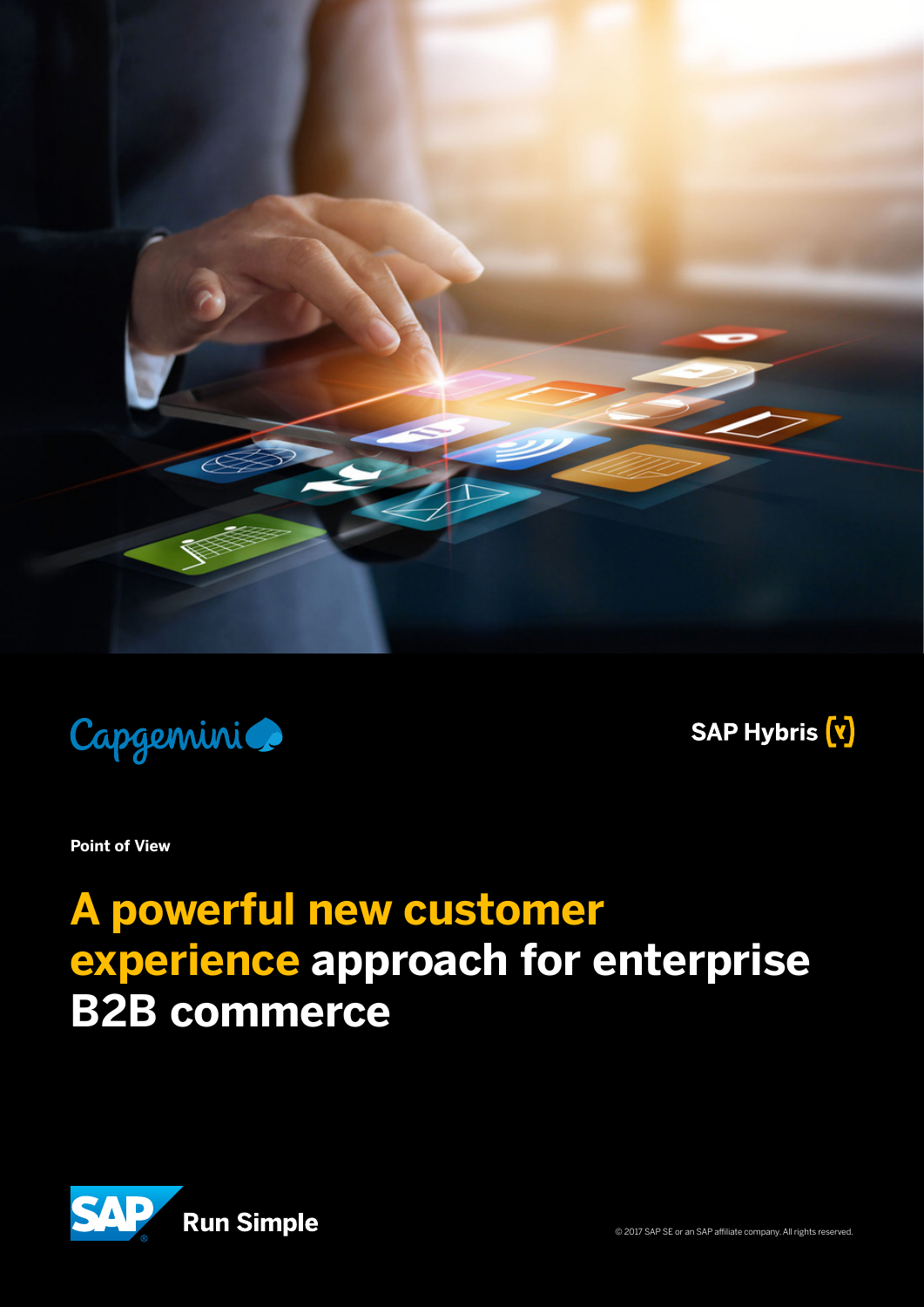# **Are your customers really happy customers? And what can you do if they're not?**



Maybe the obvious answer to the above question is to focus on customer experience – to drive extraordinary experiences for your customers. And that applies whether your customer is a B2C consumer or a B2B business buyer. But you are a company after all, so your next question has to be "how is this going to drive my top line growth and build business value?" Further, what role will technology play in the experience you give your customers?

This latter question is fundamental to how you keep your customers happy, as Mark Taylor, Chief Experience Officer, Capgemini's Digital Customer Experience (DCX) practice, explains. "Customer experience is like a layer cake. The icing on the top equates to the customer experience (what the customer sees, touches and feels), but this can

only be supported by several layers beneath it, including the technology, enabling processes and the insights."

In many cases brands have implemented disparate and typically disconnected solutions (e.g. customer service, marketing activation, sales automation or commerce across specific channels), which, in turn, drives disparate and disconnected experiences.

This is backed up by a recent study by Capgemini's Digital Transformation Institute, which told that organizations and consumers are miles apart on the customer experience. Notably that there is a major gap between consumers and companies on customer centricity. We found that while threequarters (75%) of organizations believe themselves to be customer-centric, only 30% of consumers believe this to be the [case](https://www.capgemini.com/resources/the-disconnected-customer-what-digital-customer-experience-leaders-teach-us-about/).<sup>1</sup>

This doesn't bode well for the brands that aspire to deliver an engaging and compelling experience across all the touch points and 'moments of now' they have with their individual customers.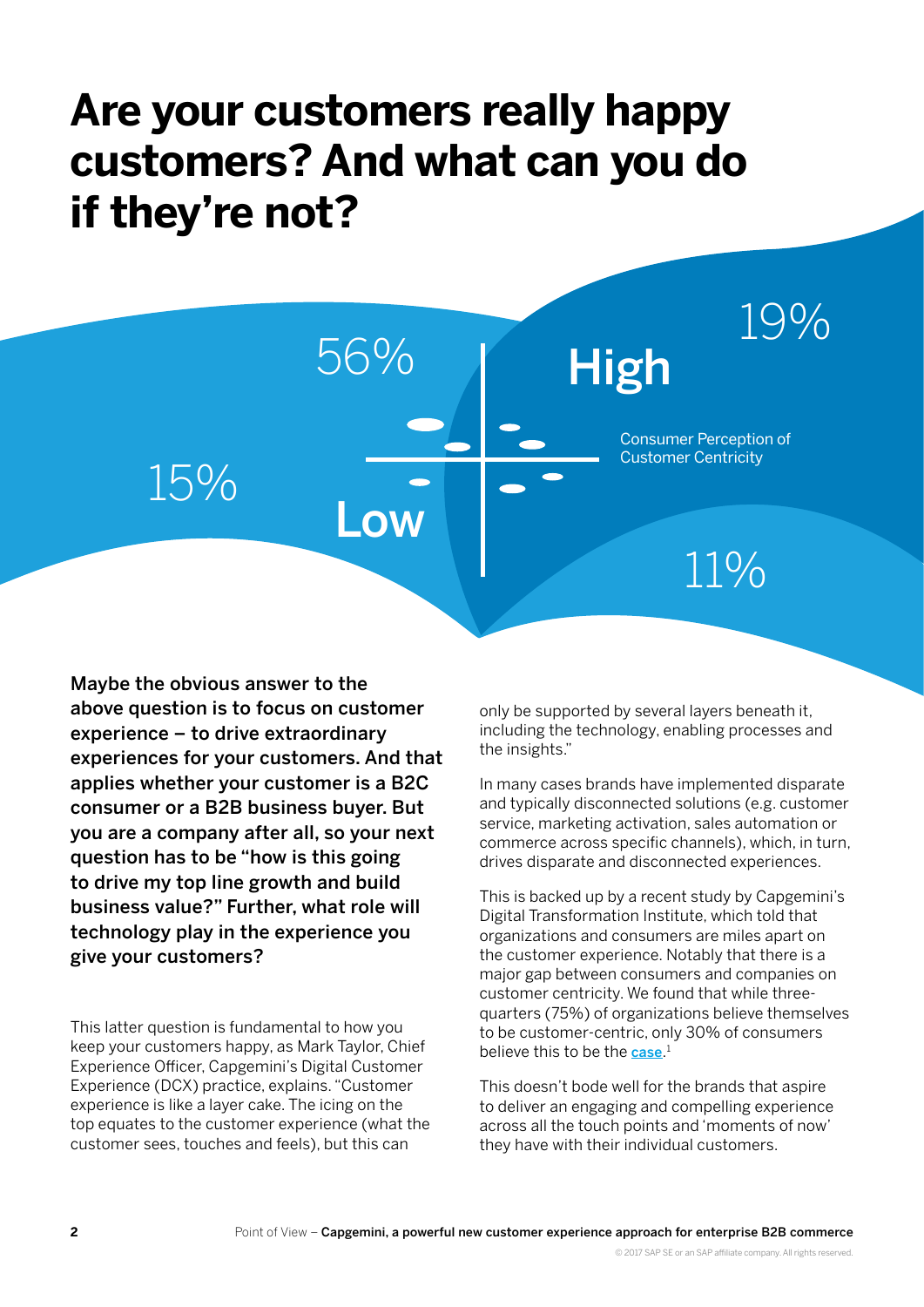## **The next generation of digital platform**

If brands are to deliver on their ambition, they must build the ability to consistently support the entire customer experience life cycle *(from initial contact, through the process of discovery, engagement and into a long-term relationship).*  This requires brands to think about transforming towards a single, consistent customer experience platform: one that supports the complete end-to-end customer experience with an enterprise-wide set of customer data and insights, best of breed technologies and enabling processes interconnected through a digital architecture to deliver personalized, adaptive experiences across channels. This next generation digital platform not only connects the whole client ecosystem of business and technology partners, but also the ecosystem of internet platforms, social networks and devices favored by the customer.

Of course, this isn't easy. But it's worth it. Let's go back to the business value of focusing on the customer experience. Customer experience is valuable. It's a game changer. Our [study](https://www.capgemini.com/news/8-in-10-consumers-willing-to-pay-more-for-a-better-customer-experience-as-big-business-falls)<sup>1</sup>revealed that *81%* of customers indicated they were willing to spend more for a better experience. This is consistent in every industry. Furthermore, our analysis tells that organizations tightly linking their business operations with the customer experience reap greater rewards in terms of *NPS®* and positive customer perceptions.

This is not only true for the Business-to-Consumer *(B2C)* market, but more and more for the Business-to-Business *(B2B)* market. After all, one business buying from another, is just as much a customer as those in consumer-facing sectors.

And the B2B eCommerce market is a big opportunity. According to **[Forrester](https://www.forrester.com/report/US+B2B+eCommerce+Will+Hit+12+Trillion+By+2021/-/E-RES136173)**<sup>2</sup> estimates, the value of B2B eCommerce will reach *\$1.2 trillion* and account for *13.1%*  of all B2B sales in the US by 2021. At the end of 2017, Forrester expects eCommerce to reach *\$889 billion* and represent *11%* of total B2B sales in the US.

#### SO HOW DO BRANDS TAP INTO THIS OPPORTUNITY?

At Capgemini we believe that experience is the new battleground, and how you connect is how you win. In fact, we'd go as far as to say that the customer experience has replaced marketing as the way that brands represent and deliver on their promise to the consumer. And just like B2C, B2B buyers can be fairly ruthless in their pursuit of the experience they want – voting with their wallets if their needs are not met.

B2B buyers and their behaviors are changing. Analysts show that there is a paradigm shift happening in the way professional business buyers navigate their buying journey. We believe this transformation is primarily due to four factors:



#### 1. AUDIENCE:

B2B buyers have changed significantly over the past five years. We see a younger workforce entering into corporate functions – and they expect more from every channel. These new B2B buyers are consumers in "real life" and correspondingly have been influenced by the customer experience standards set by the leading B2C proponents.



#### 2. CONTENT:

There is now diverse content easily accessible via digital channels to inform buying decisions, including pricing, inventory, product datasheets, maintenance manuals, and more. Its ready availability means a B2B buyer expects every relevant piece of content to be embedded into her/his journey in context, both during the buying process and post purchase – see also 'Hidden sales paths', below.



#### 3. SALES CYCLE:

New businesses operate in a highly agile environment. A B2B buyer typically has to support and work through many partners to manage an effective purchase across units with minimal wait time. This requires a transparent and connected information flow, with all purchasing information available in one place.



#### 4. HIDDEN SALES PATHS:

The efficient, effective, easy to use, my way, anytime, anywhere demands of today's consumers are now standard. Analysts tell us there is a growing preference towards self-service. Forrester's The B2B eCommerce Playbook for 2017 advises that in 2016 *68%* of B2B buyers preferred to research online on their own, up from *53%* in 2015. Equally, in 2016 B2B buyers who said that they did not want to interact with a sales representative as their primary source of research grew from *59%* to *60%.*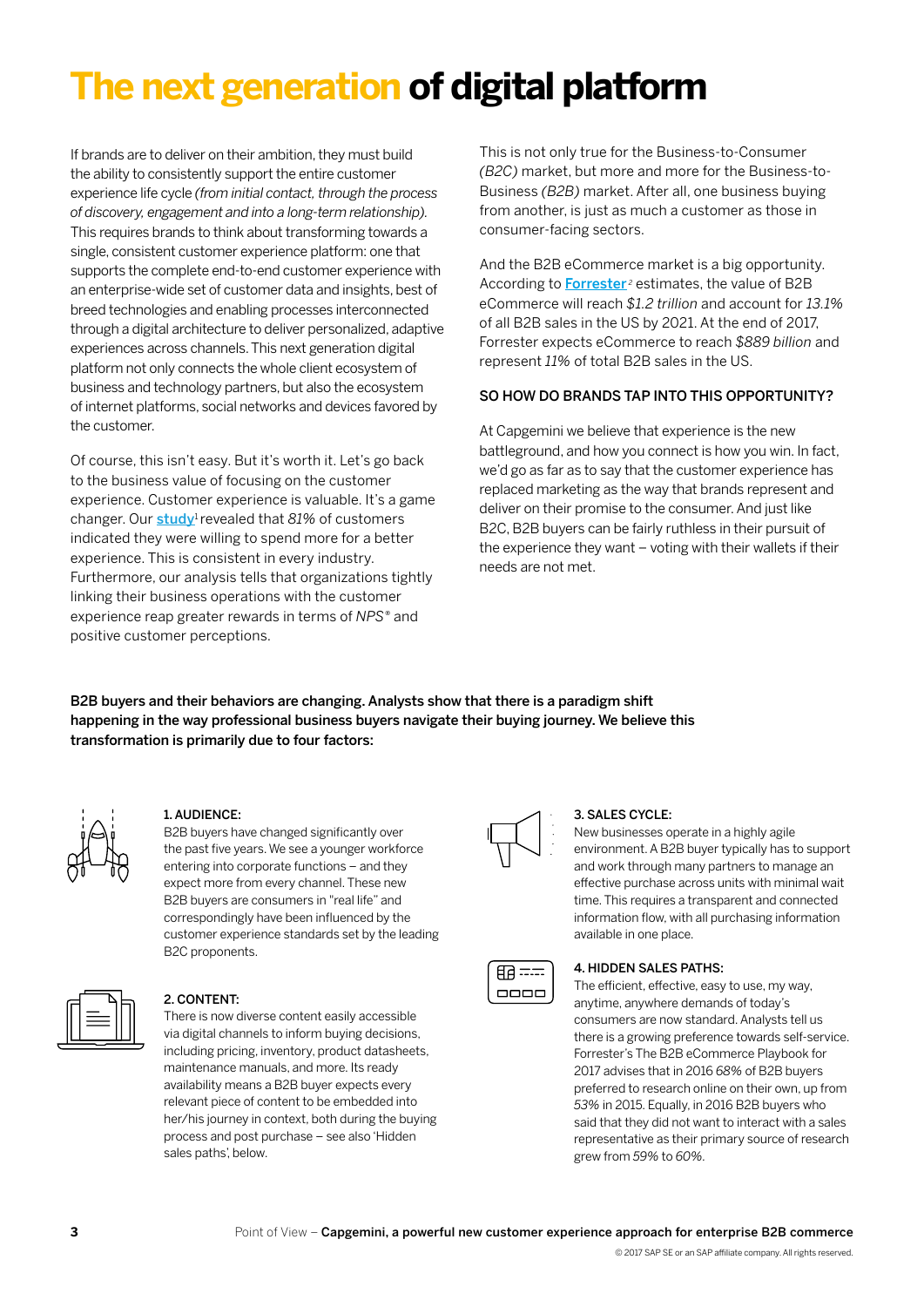So, as a business selling to other businesses, it's important to understand what makes your customer (the buyer) happy. We've already established that the more satisfied your customers are, the more they're likely to spend with you. We created the DCX Index to find out more about this. It measures the range and reach of an organization's Digital Customer Experience practices. In our survey, we asked company executives about the adoption of more than 80 practices that spanned the entire customer journey. Our findings point to a strong correlation between the quality of the experience and the financial performance of the company. In fact, the top DCX Index companies have outperformed the lowestscoring ones by a factor of *2.7* in terms of stock price over the last 4 years.

The report cites some great examples of customer experience pioneers, from Starbucks with *17 million*  customers regularly using its mobile app as a key interaction mechanism with all aspects of the brand, to Citi India's use of voice-based biometrics to speed up the customer authentication process.

B2B companies wanting to tap into the promise of increased spending (as demonstrated in the Capgemini study) need to bring these kinds of examples into their offerings.

MSC Industrial Supply is a great example of getting this right in the B2B space. As one of the largest direct marketers and premier distributors of Metalworking and Maintenance, Repair and Operations supplies to industrial customers in the United Kingdom, it distributes over *200,000* industrial products from over *1000* suppliers to more than *50,000* customers.

It recognized the importance of personalization within its selling strategy and implemented new personalization software. Using data and knowledge about each customer (such as their preferences, order and viewing history) they provide targeted promotions, recommendations and suggest alternative and complementary products to help drive sales and enhance the shopping experience. MSC also offered fulfilment guarantees – committing to nextday-delivery in the UK on all orders placed online up until 7.00pm – making it competitive with Amazon Business who offer free one-day delivery on qualifying orders.

Since deploying the software, MSC has recorded significant benefits. For example, in a test period between April and November of 2016, the company says it converted *38%* more visitors to buyers, increased the average order value by *12%*, and increased by *46%* the number of units sold per transaction. For more information, click on: www.digitalcommerce360.com<sup>3</sup>



Rockwell, a client of Capgemini and SAP Hybris, is another closer to home example. Rockwell Automation is the world's largest company dedicated to industrial automation and information. It sought to simplify its customer experience to drive productivity – both for its own business and for its customers. Capgemini implemented and went live with SAP Hybris Commerce in just eight weeks – the fastest implementation reported in history. Rockwell is now able to engage with clients on a subscription-based eCommerce model, is providing customers with instantaneous product and service access, and has enabled event-driven integration by automating the quotation and order **[management process](https://www.slideshare.net/capgemini/decode-digitalization-for-your-discrete-manufacturing-company)**.<sup>4</sup>

This is still just the start of a transformational Digital Customer Experience (DCX) journey for many companies. Our Capgemini offerings to build [seamless commerce](https://www.digitalcommerce360.com/2017/06/28/msc-industrial-supply-gets-personal-win-online-customers/ )  [experiences](https://www.digitalcommerce360.com/2017/06/28/msc-industrial-supply-gets-personal-win-online-customers/ ) for enterprises can help in achieving a higher DCX Index for enterprise (B2B) customers. We work with our strategic partner SAP to build customer-tailored applications (the technology layer in our customer experience layer cake) by integrating solutions from the SAP Hybris software portfolio, such as commerce, sales, service, marketing and revenue/billing.

Seamless commerce experience needs robust solutions, smooth integration and, above all, the best understanding of the enterprise's challenges in the new digital commerce world.